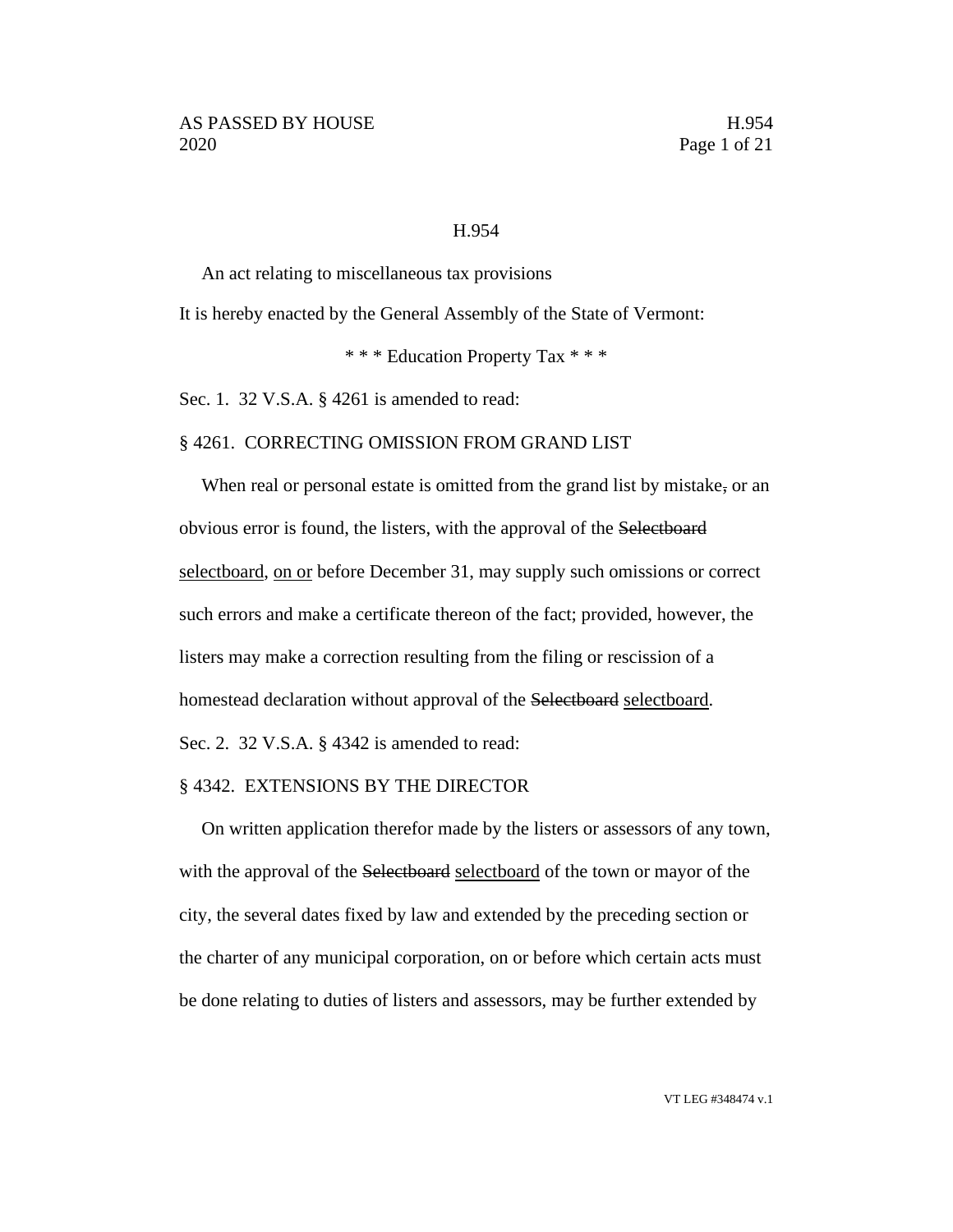the Director and such extensions shall be in writing and shall be recorded in the office of the town clerk.

Sec. 3. 32 V.S.A. § 5405(f) is amended to read:

(f) Within the limits of the resources available for that purpose, the Commissioner may employ such individuals, whether on a permanent, temporary, or contractual basis, as shall be necessary, in the judgment of the Commissioner, to aid in the performance of duties under this section. The Commissioner shall pay each municipality the sum of \$1.00 per grand list parcel in the municipality, for services provided to the Commissioner in connection with his or her the performance of duties under this section. Such payment shall be made from the equalization and reappraisal account within the Education Fund. Each municipality shall deposit payments received under this subsection into a special fund that shall be used to support the preparation of the education property tax grand list.

Sec. 4. BILLING AND COLLECTION OF EDUCATION PROPERTY

## TAX; DEPARTMENT OF TAXES; IMPLEMENTATION PLAN

(a) On or before January 15, 2021, the Department of Taxes, in consultation with the Vermont League of Cities and Towns, the Vermont Municipal Clerks' and Treasurers' Association, the Vermont Bankers Association, and the Association of Vermont Credit Unions, shall submit to the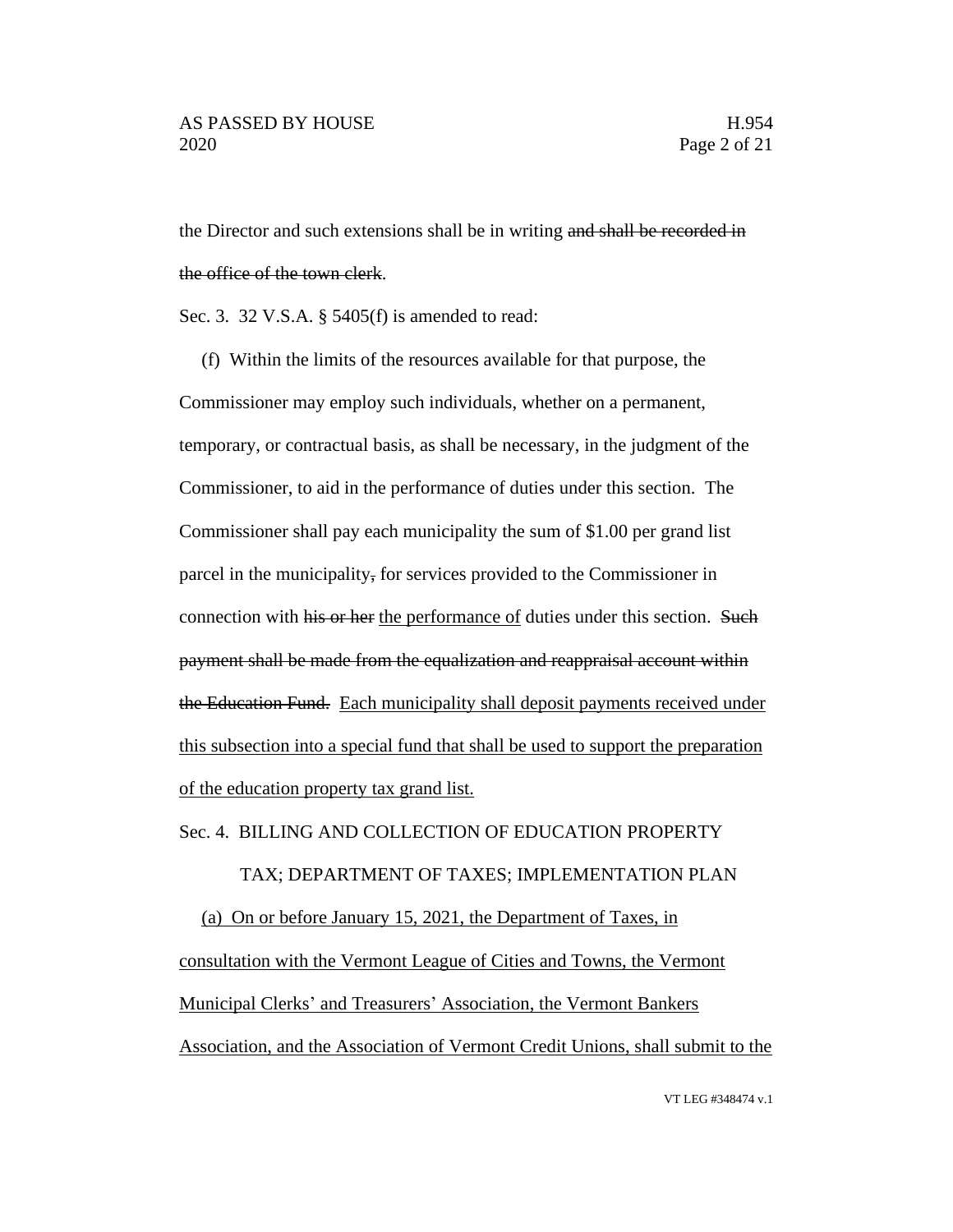House Committees on Ways and Means and on Government Operations and the Senate Committees on Finance and on Government Operations an implementation plan to transition the responsibility for billing and collecting the statewide education property tax from municipalities to the Department. The implementation plan shall include recommended legislation and estimates of the fiscal impact of the proposed transition. The Department shall have the legal and fiscal assistance of the Office of Legislative Council and the Joint Fiscal Office in preparing the implementation plan.

(b) The Department shall address the following in its proposed implementation plan:

(1) adjustments to the assessment calendar;

(2) establishment of billing dates and the format of bills;

(3) establishment of collection dates, methods of payment, including

withholding, and any early payment discount;

(4) authority to collect delinquent payments, penalties, and interest;

(5) administration of education payments to school districts;

(6) municipal obligation for locally voted exemptions from the

education property tax;

(7) jurisdiction over appeals and abatements;

(8) timing and duration of the transition period;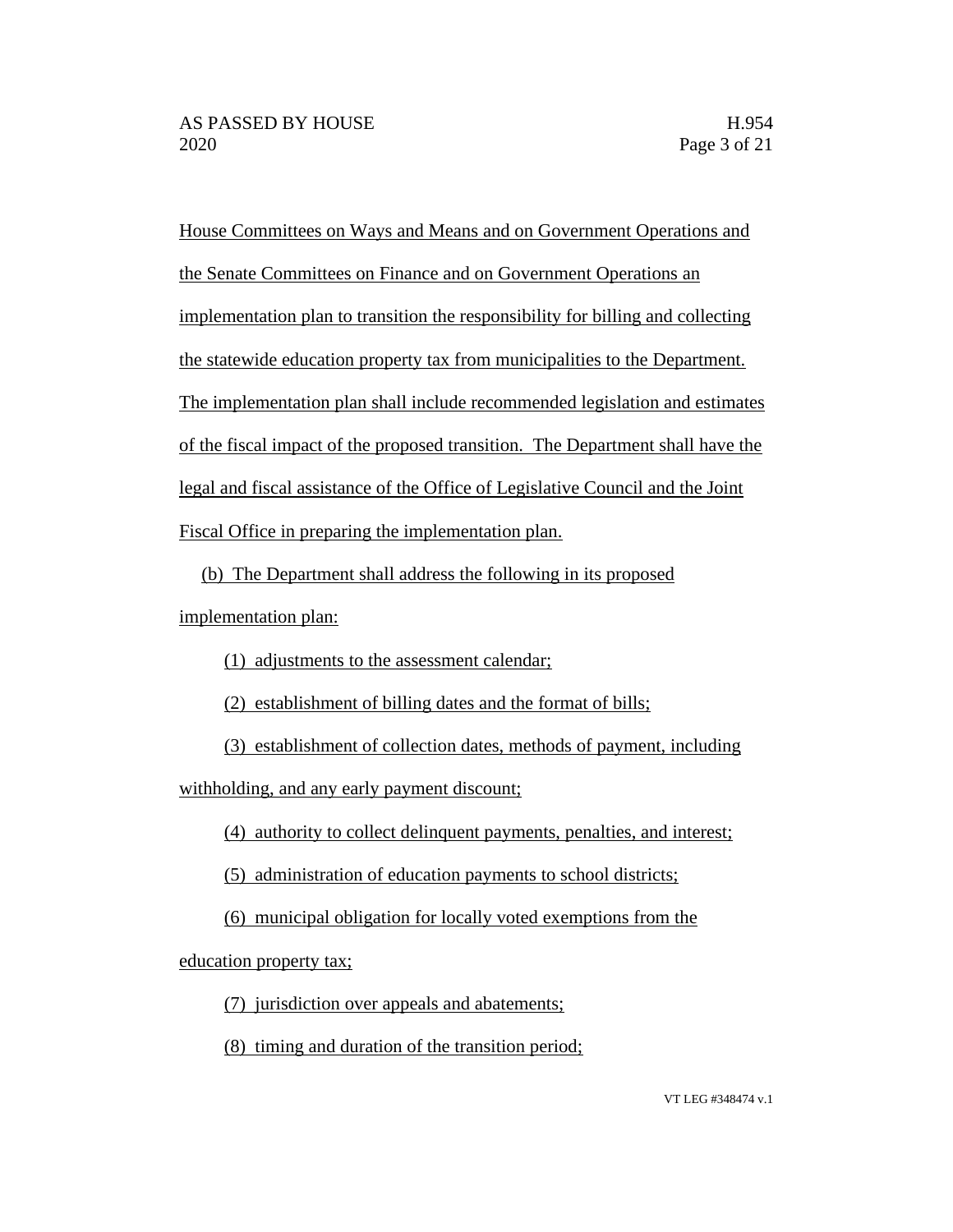(9) estimated fiscal impact of the implementation plan during the transition phase and anticipated operational budget; and

(10) any other consideration relating to the transition of billing and collecting the statewide education property tax from municipalities to the Department.

## \* \* \* Current Use \* \* \*

Sec. 5. 32 V.S.A. § 3752(10) is amended to read:

(10) "Owner" means the person who is the owner of record of any land or the lessee under a perpetual lease as defined in subsection 3610(a) of this title, provided the term of the lease is for a minimum of 999 years exclusive of renewals. When enrolled land is mortgaged, the mortgagor shall be deemed the owner of the land for the purposes of this subchapter, until the mortgagee takes possession, either by voluntary act of the mortgagor or foreclosure, after which the mortgagee shall be deemed the owner.

\* \* \* Property Tax Hearing Officer Per Diem \* \* \*

Sec. 6. 32 V.S.A. § 4465 is amended to read:

§ 4465. APPOINTMENT OF PROPERTY VALUATION HEARING

## OFFICER; OATH; PAY

When an appeal to the Director is not withdrawn, the Director shall refer the appeal in writing to a person not employed by the Director, appointed by the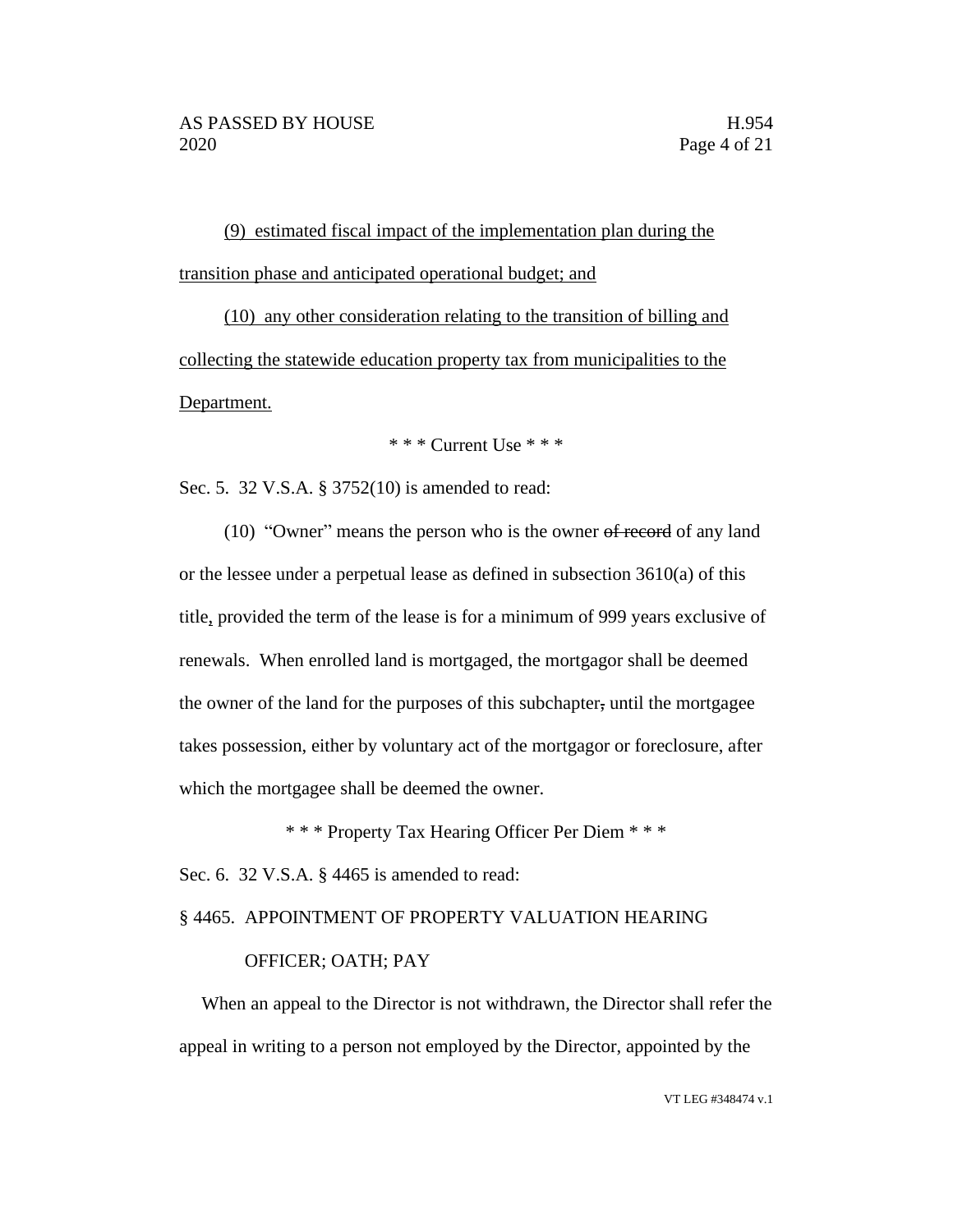Director as hearing officer. The Director shall have the right to remove a hearing officer for inefficiency, malfeasance in office, or other cause. In like manner, the Director shall appoint a hearing officer to fill any vacancy created by resignation, removal, or other cause. Before entering into their duties, persons appointed as hearing officers shall take and subscribe the oath of the office prescribed in the Constitution, which oath shall be filed with the Director. The Director shall pay each hearing officer a sum not to exceed \$120.00 \$150.00 per diem for each day wherein hearings are held, together with reasonable expenses as the Director may determine. A hearing officer may subpoena witnesses, records, and documents in the manner provided by law for serving subpoenas in civil actions and may administer oaths to witnesses.

\* \* \* Property Transfer Tax \* \* \*

Sec. 7. 32 V.S.A. § 9605(a) shall be amended to read:

(a) The tax imposed by this chapter shall be paid to the Commissioner at the time of within 30 days after transfer of title to property subject to the tax or, in the case of a transfer or acquisition of a controlling interest in a person with title to property for which a deed is not given, within 30 days after transfer or acquisition.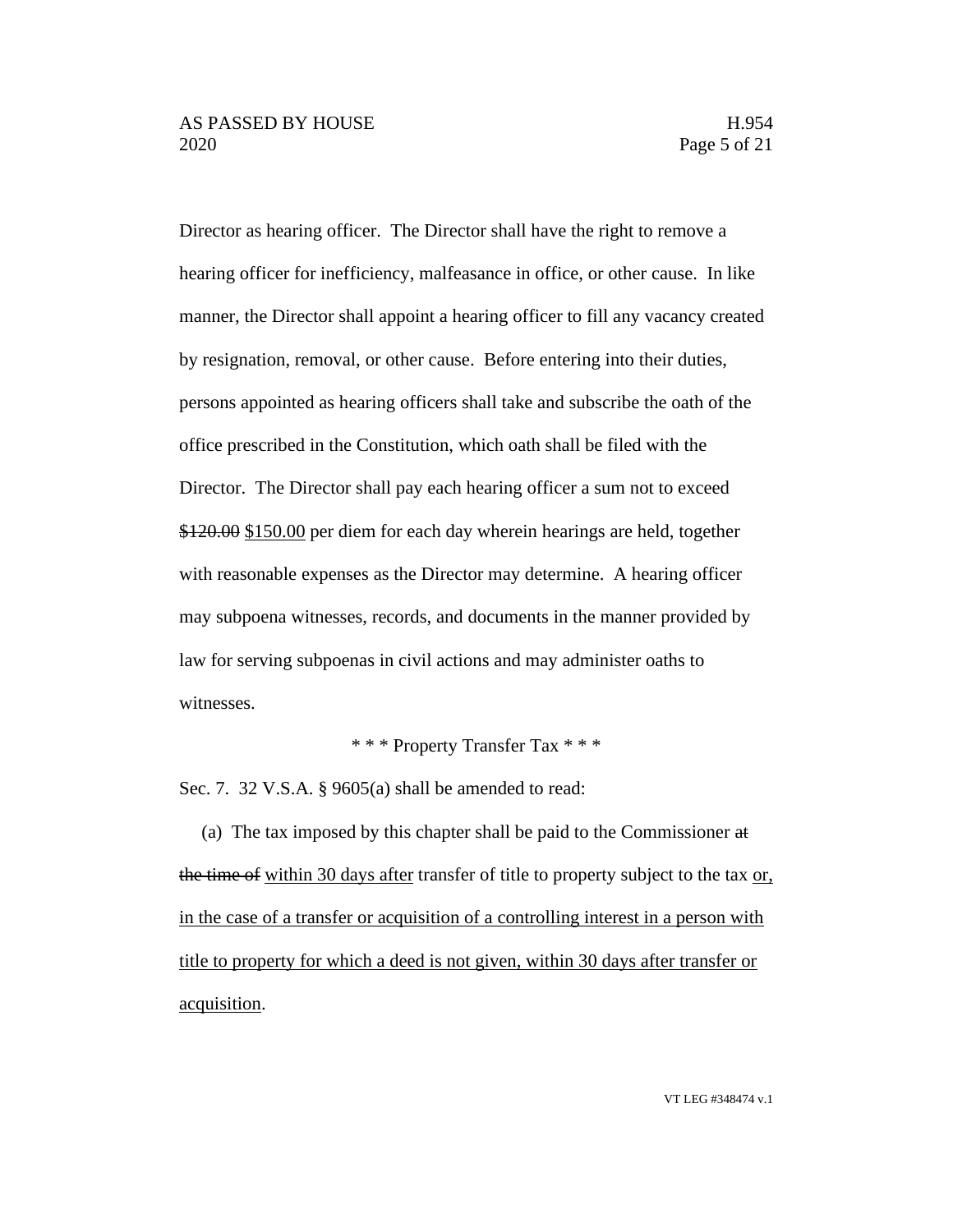\* \* \* Sales and Use Tax \* \* \*

## Sec. 8. 32 V.S.A. § 5870 shall be amended to read:

# § 5870. REPORTING USE TAX ON INDIVIDUAL INCOME TAX

## RETURNS

(a) The Commissioner of Taxes shall provide that individuals report use tax on their State individual income tax returns. Taxpayers are required to attest to the amount of their use tax liability under chapter 233 of this title for the period of the tax return. Alternatively, they may elect to report an amount that is a percentage of their adjusted gross income determined under subsection (b) of this section, as shown on a table published by the Commissioner of Taxes; and use tax liability arising from the purchase of each item with a purchase price in excess of \$1,000.00 shall be added to the table amount shown under subsection (b) of this section.

(b) The amount of use tax a taxpayer may elect to report under subsection (a) of this section shall be 0.10 percent of their adjusted gross income based on the taxpayer's adjusted gross income as determined by the following tables; provided, however, that a taxpayer shall not be required to pay more than \$500.00 \$150.00 for use tax liability under this subsection, arising from total purchases of items with a purchase price of \$1,000.00 or less.

VT LEG #348474 v.1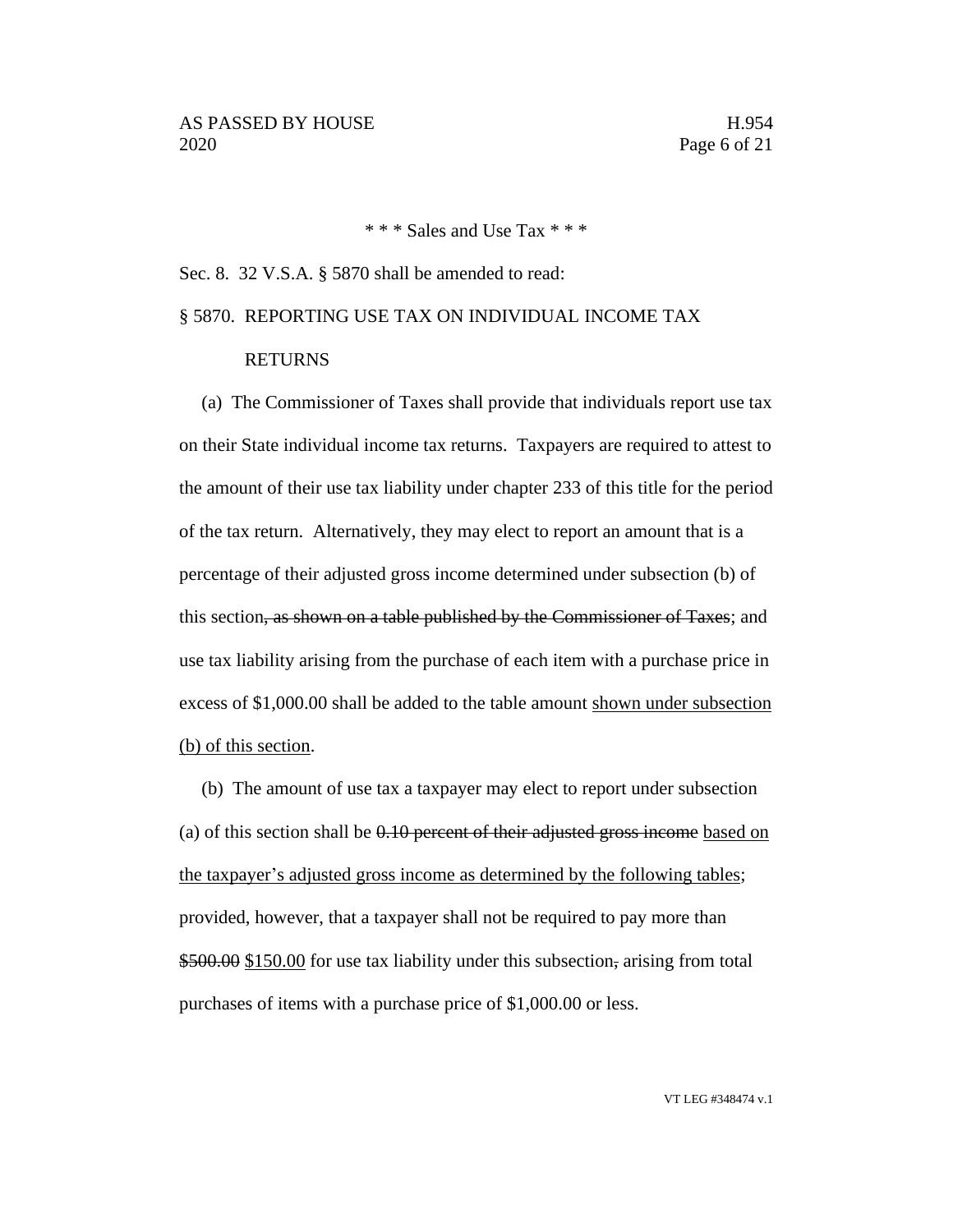| <u>If adjusted gross income is:</u> | <u>The tax is:</u>         |
|-------------------------------------|----------------------------|
| Not over \$20,000.00                | \$ 0.00                    |
| \$20,001.00 to \$30,000.00          | \$10.00                    |
| \$30,001.00 to \$40,000.00          | \$15.00                    |
| \$40,001.00 to \$50,000.00          | \$20.00                    |
| \$50,001.00 to \$60,000.00          | \$25.00                    |
| \$60,001.00 to \$70,000.00          | \$30.00                    |
| \$70,001.00 to \$80,000.00          | \$35.00                    |
| \$80,001.00 to \$90,000.00          | \$40.00                    |
| \$90,001.00 to \$100,000.00         | \$45.00                    |
| \$100,001.00 and over               | the lesser of $$150.00$ or |
|                                     | 0.05% of adjusted gross    |
|                                     |                            |

income.

Sec. 9. 32 V.S.A. § 9701(9) is amended to read:

(9) "Vendor" means:

\* \* \*

(F) A person making sales of tangible personal property from outside

this State to a destination within this State and not maintaining a place of business or other physical presence in this State that: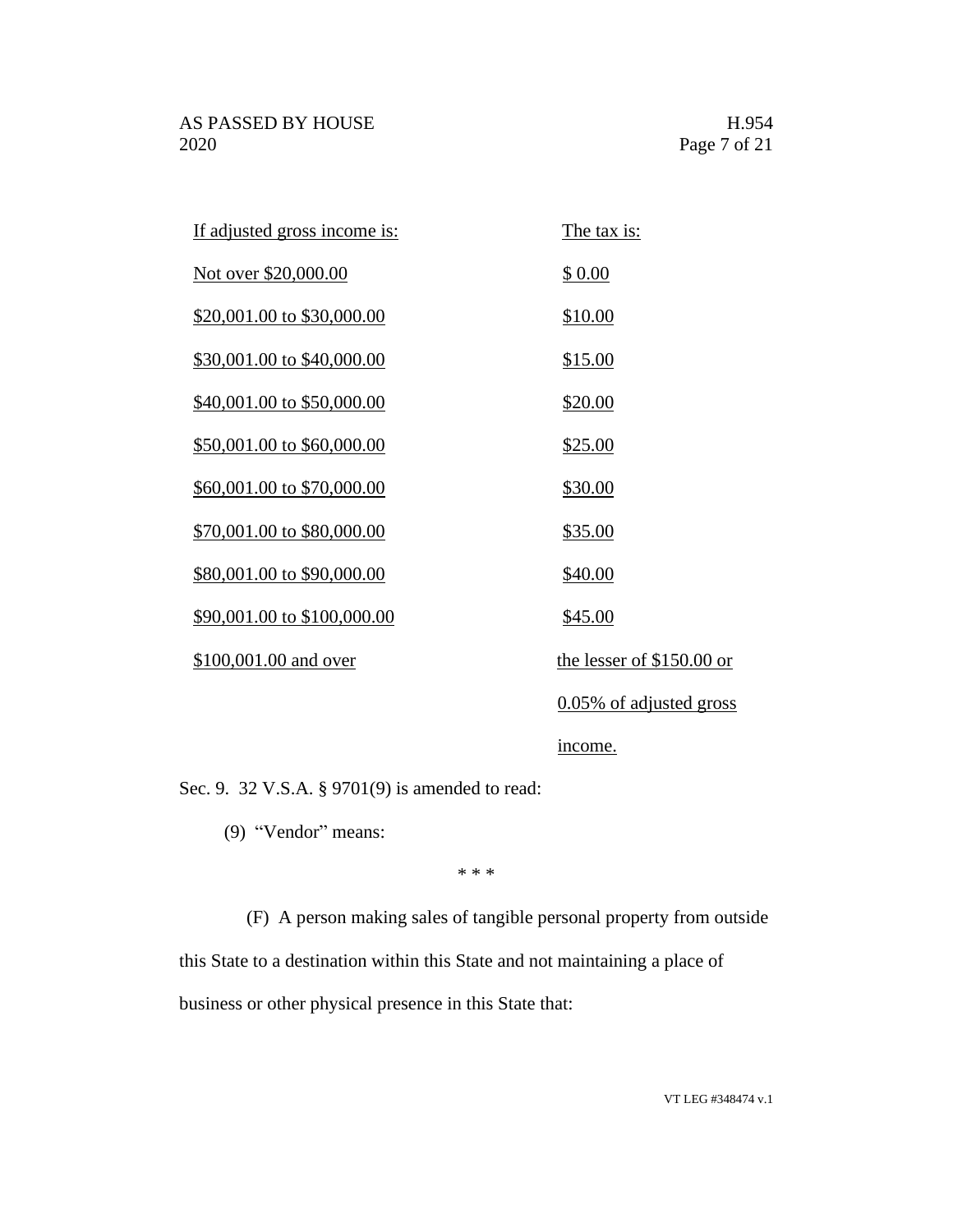(i) engages in regular, systematic, or seasonal solicitation of sales of tangible personal property in this State:

(I) by the display of advertisements in this State;

(II) by the distribution of catalogues, periodicals, advertising flyers, or other advertising by means of print, radio, or television media; or

(III) by mail, Internet, telephone, computer database, cable, optic, cellular, or other communication systems, for the purpose of effecting sales of tangible personal property; and

(ii) has either made sales from outside this State to destinations within this State of at least \$100,000.00, or totaling at least 200 individual sales transactions, during any the 12-month period preceding the monthly period with respect to which that person's liability for tax under this chapter is determined.

\* \* \*

(J) A marketplace facilitator who has facilitated sales by marketplace sellers to destinations within this State of at least \$100,000.00, or totaling at least 200 individual sales transactions, during any the 12-month period preceding the monthly period with respect to which that person's liability for tax under this chapter is determined.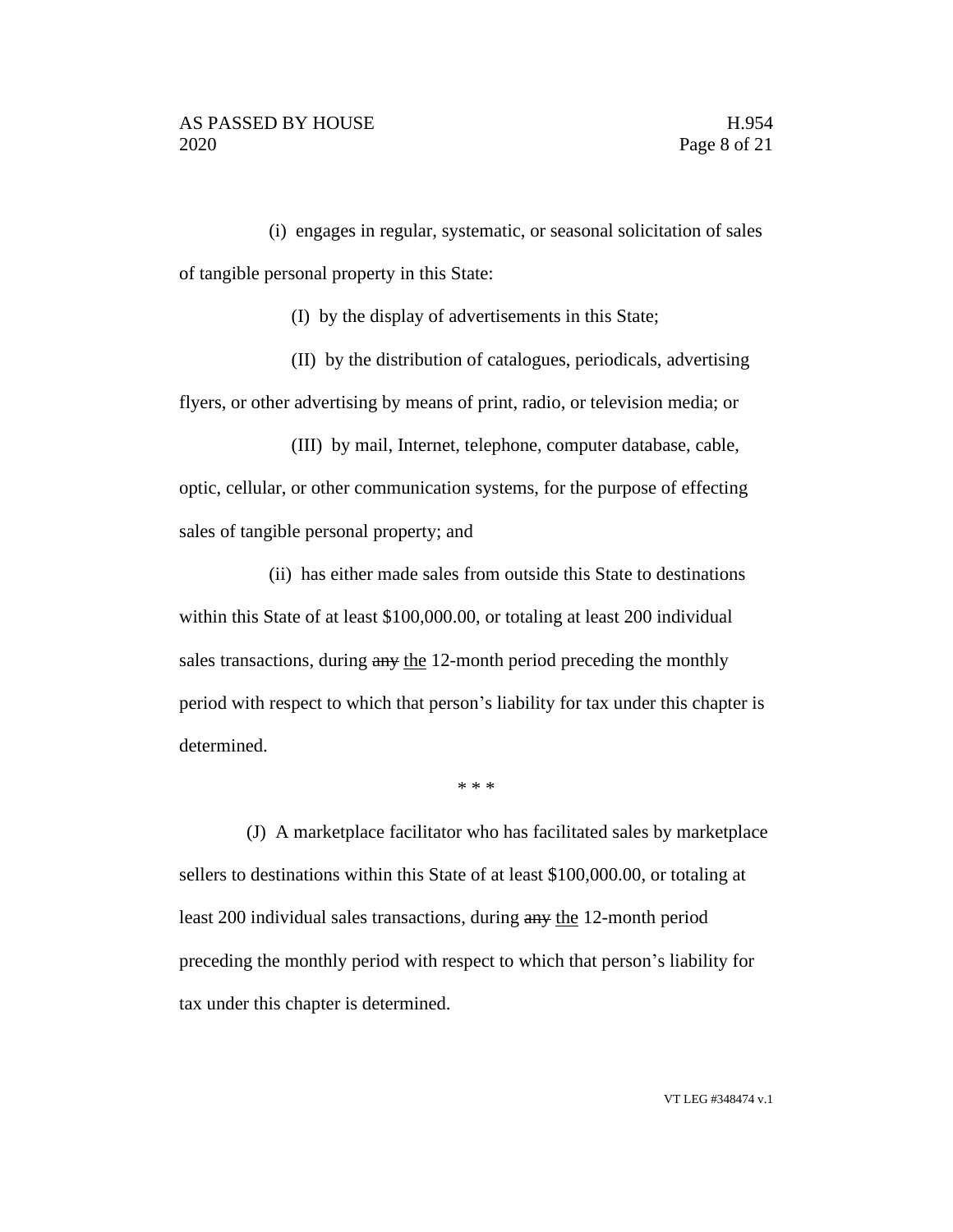(K) A marketplace seller who has combined sales to a destination within this State and sales through a marketplace to a destination within this State of at least \$100,000.00, or totaling at least 200 individual sales transactions, during any the 12-month period preceding the monthly period with respect to which that person's liability for tax under this chapter is determined.

Sec. 10. 32 V.S.A. § 9712(c) is amended to read:

(c) Each noncollecting vendor shall file a copy of the notice required by subsection (b) with the Department of Taxes on or before January 31 of each year. The notice required by this subsection only apply to noncollecting vendors who made \$100,000.00 or more of sales into Vermont in the previous calendar year. Failure to file a copy of the notice required by this subsection shall subject the noncollecting vendor to a penalty of \$10.00 for each failure, unless the noncollecting vendor shows reasonable cause. [Repealed.]

\* \* \* Universal Service Charge \* \* \*

Sec. 11. 30 V.S.A. § 7521(e) is amended to read:

(e)(1) Notwithstanding any other provision of law to the contrary, beginning on January 1, 2020, the Universal Service Charge shall be imposed on all retail sales of prepaid wireless telecommunications service subject to the sales and use tax imposed under 32 V.S.A. chapter 233. The charges shall be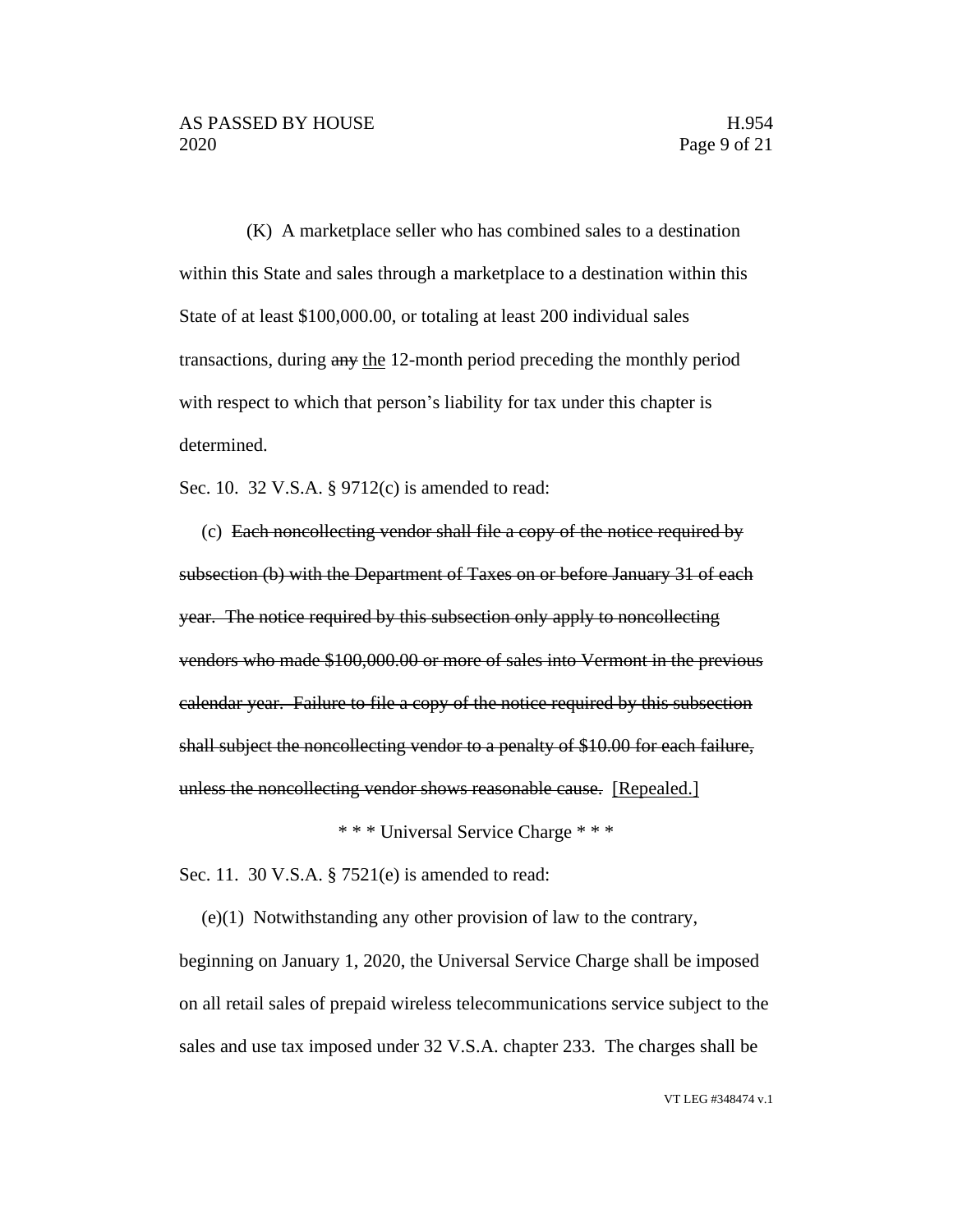collected by sellers or marketplace facilitators collecting sales tax pursuant to 32 V.S.A. § 9713 and remitted to the Department of Taxes in the manner provided under 32 V.S.A. chapter 233. Upon receipt of the charges, the Department of Taxes shall have 30 days to remit the funds to the fiscal agent selected under section 7503 of this chapter. The Commissioner of Taxes shall establish registration and payment procedures applicable to the Universal Service Charge imposed under this subsection consistent with the registration and payment procedures that apply to the sales tax imposed on such services and also consistent with the administrative provisions of 32 V.S.A. chapter 151, including any enforcement or collection action available for taxes owed pursuant to that chapter.

(2) If a minimal amount of prepaid wireless telecommunications service is sold with a prepaid wireless device for a single, nonitemized price, then the seller may elect not to apply the Universal Service Charge to such transaction.

(3) As used in this subsection:

(A) "Minimal amount" means an amount of service denominated as not more than 10 minutes or not more than \$5.00.

(B) "Prepaid wireless telecommunications service" means a telecommunications service as defined in subdivision 203(5) of this title that a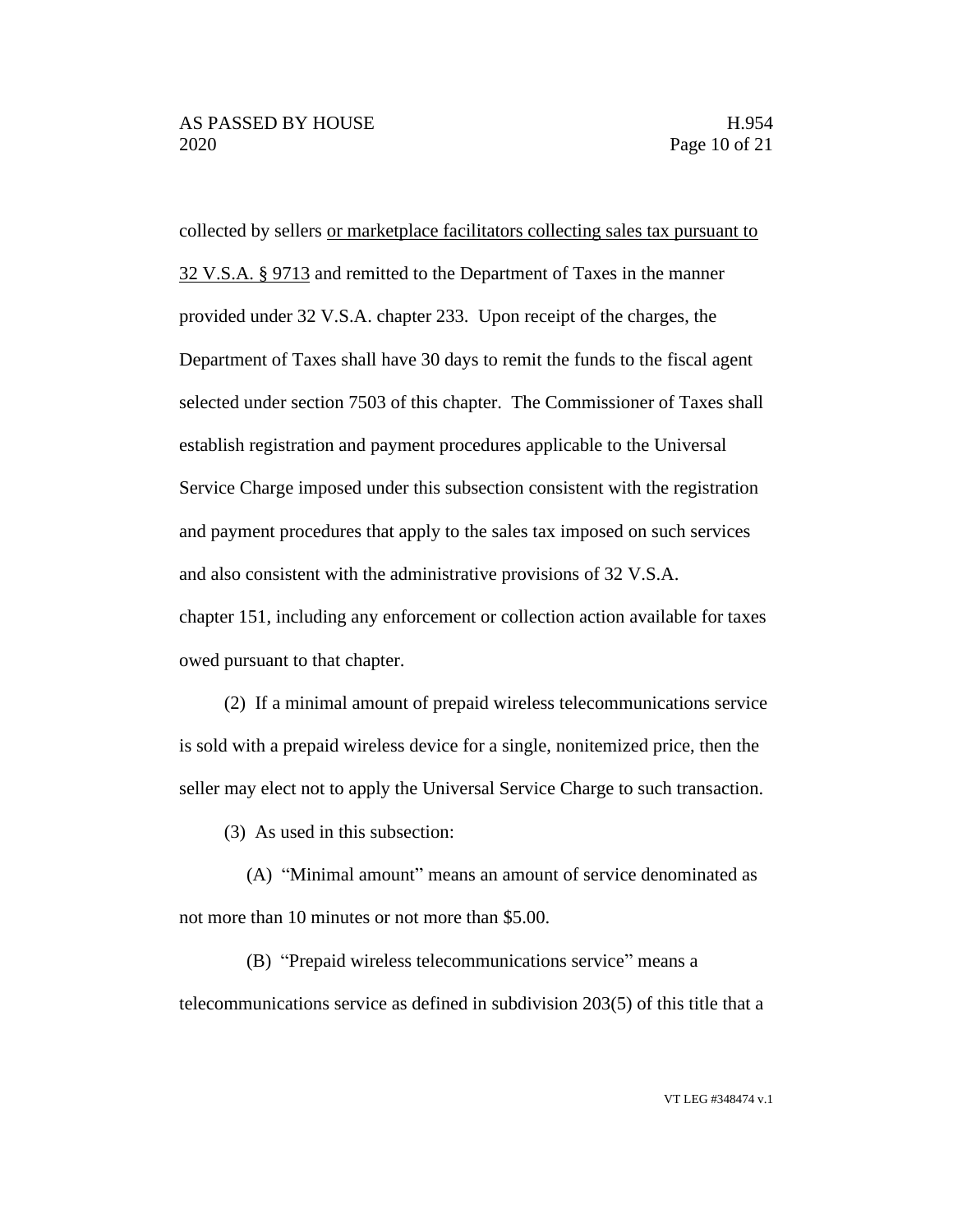consumer pays for in advance and that is sold in predetermined units or dollars that decline with use.

(C) "Seller" means a person who sells prepaid wireless

telecommunications service to a consumer.

(D) "Marketplace facilitator" shall have the same meaning as in

32 V.S.A. § 9701(56).

\* \* \* Meals and Rooms Tax \* \* \*

Sec. 12. 32 V.S.A. § 9248 is amended to read:

## § 9248. INFORMATIONAL REPORTING

The Department of Taxes shall collect information on operators from persons providing an Internet platform for the short-term rental of property for occupancy in this State. The information collected shall include any information the Commissioner shall require, and the name, address, and terms of the rental transactions of persons acting as operators through the Internet platform. The failure to provide information as required under this section shall subject the person operating the Internet platform to a fine of \$5.00 for each instance of failure. The Commissioner is authorized to adopt rules and procedures to implement this section. [Repealed.]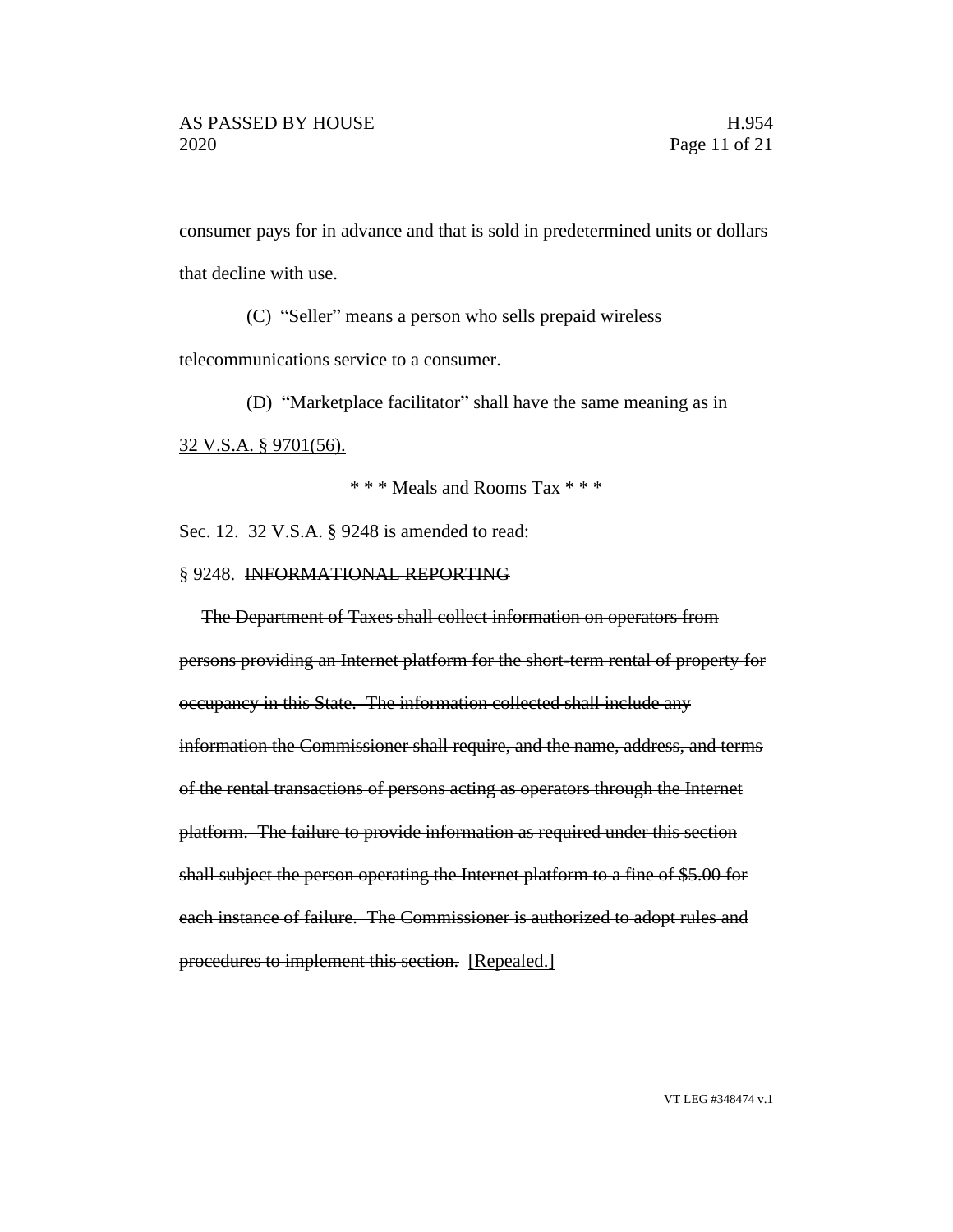\* \* \* Income Tax \* \* \*

\* \* \* Annual Link to Federal Statutes \* \* \*

Sec. 13. 32 V.S.A. § 5824 is amended to read:

## § 5824. ADOPTION OF FEDERAL INCOME TAX LAWS

The statutes of the United States relating to the federal income tax, as in effect on December 31, 2018 2019, but without regard to federal income tax rates under 26 U.S.C. § 1, are hereby adopted for the purpose of computing the tax liability under this chapter.

Sec. 14. 32 V.S.A. § 7402(8) is amended to read:

(8) "Laws of the United States" means the U.S. Internal Revenue Code of 1986, as amended through December 31, 2018 2019. As used in this chapter, "Internal Revenue Code" has the same meaning as "laws of the United States" as defined in this subdivision.

\* \* \* Income Tax Refunds \* \* \*

Sec. 15. 32 V.S.A. § 5884(a) is amended to read:

(a) At any time within three years after the date a return is required to be filed under this chapter, six months from the date a tax liability is paid or offset, or six months after a refund was received from the United States with respect to an income tax liability, or an amount of taxable income, under the laws of the United States, reported in a return filed under the laws of the

VT LEG #348474 v.1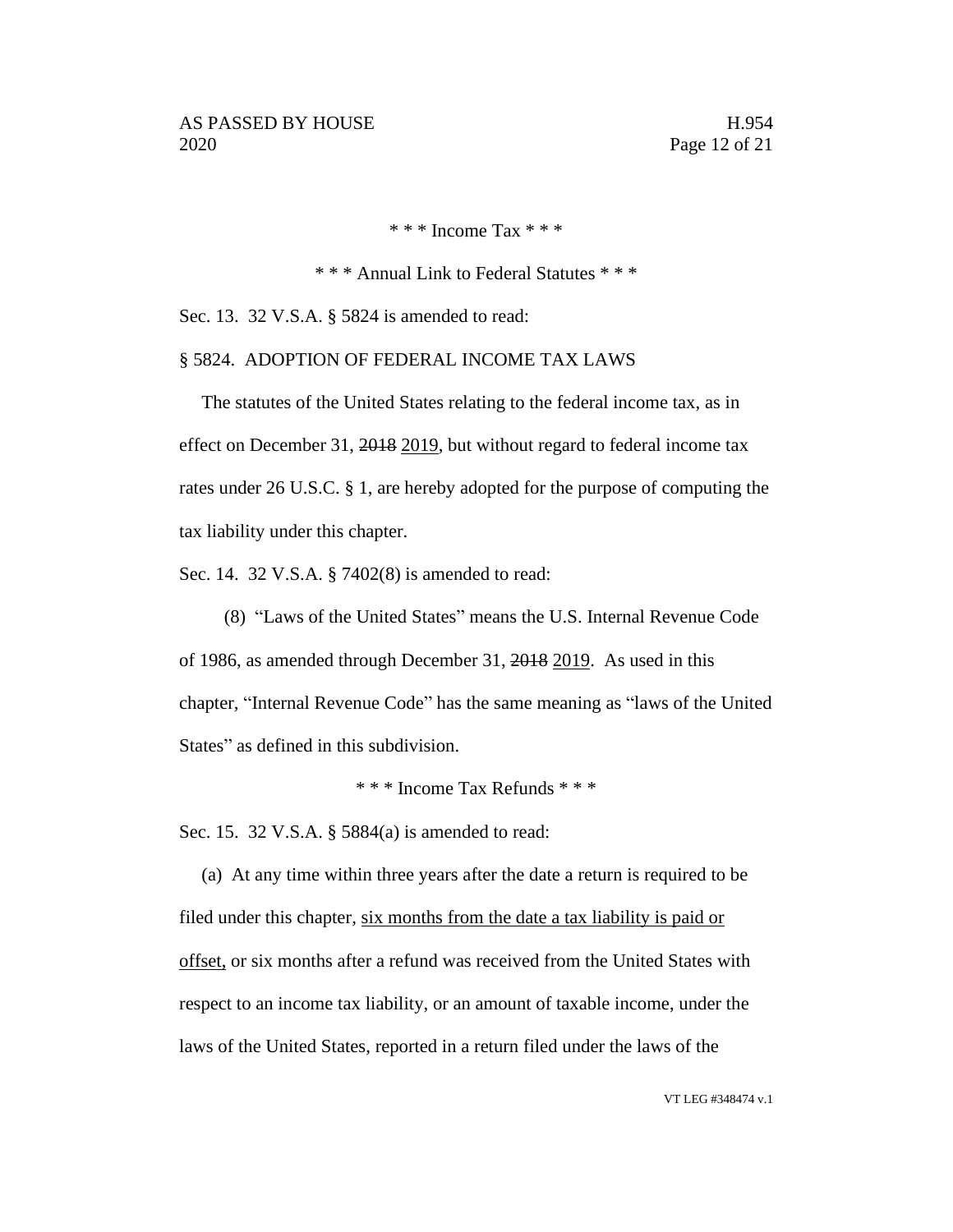United States for the taxable year, with respect to which that return was filed under this chapter, whichever is later, a taxpayer may petition the Commissioner for the refund of all or any part of the amount of tax paid with respect to the return. Unless the period is extended by agreement of the Commissioner and the taxpayer, the Commissioner shall thereafter, upon notice to the taxpayer, hold a hearing on the claim and shall notify the taxpayer of his or her determination of the claim within 30 days of the hearing. The failure of the Commissioner to refund the amount claimed by a taxpayer within six months of the date of the petition for the refund, under this subsection, shall be considered to be a notification to the taxpayer of the Commissioner's determination concerning the claim. The notification shall be considered to have been given on the date of the expiration of the six-month period.

Sec. 16. PETITIONS FOR TY 2016 REFUNDS; COVID-19 PUBLIC

# HEALTH EMERGENCY

Notwithstanding 32 V.S.A. § 5884(a), after April 15, 2020 and on or before July 15, 2020, the Commissioner of Taxes shall accept a taxpayer's petition for refund with respect to income tax returns filed for the taxable year 2016. If the Commissioner determines that the taxpayer has paid an amount of income tax under 32 V.S.A. chapter 151 that, as of the date of the determination, exceeds the amount of tax liability owing from the taxpayer to the State, the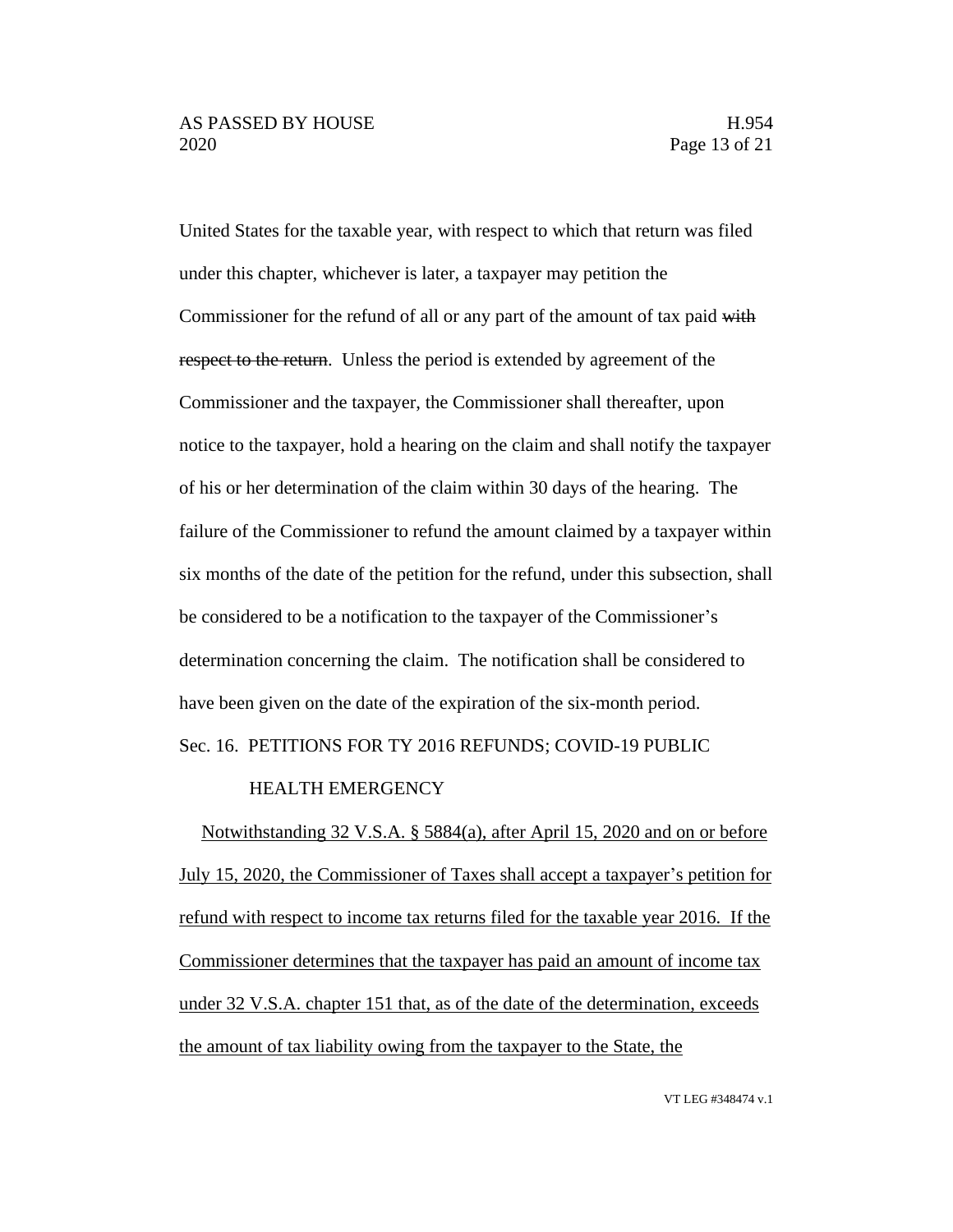Commissioner shall forthwith refund the excess amount to the taxpayer together with interest pursuant to 32 V.S.A. § 5884(b).

\* \* \* Income Tax Returns \* \* \*

Sec. 17. 32 V.S.A. § 5866 is amended to read:

§ 5866. SUPPLEMENTAL INFORMATION; CHANGES IN FEDERAL

# TAX LIABILITY OR TAXABLE INCOME

(a) If, after the time for filing any return required by this chapter, a taxpayer:

(1) becomes aware of any information which that makes that return materially false, inaccurate, or incomplete; or

(2) is notified of any assertion by the United States, whether under Section 6212 of the Internal Revenue Code of 1986 or otherwise, that the taxpayer's taxable income under the laws of the United States is other than the amount stated in the return; or

(3) files an amended return under the laws of the United States, the taxpayer shall, within  $60 \frac{180}{2}$  days of the receipt of that information or notification of that assertion or filing that amended return, notify the Commissioner thereof, and of such particulars as may be relevant to the amount of any tax liability of the taxpayer under this chapter.

\* \* \*

VT LEG #348474 v.1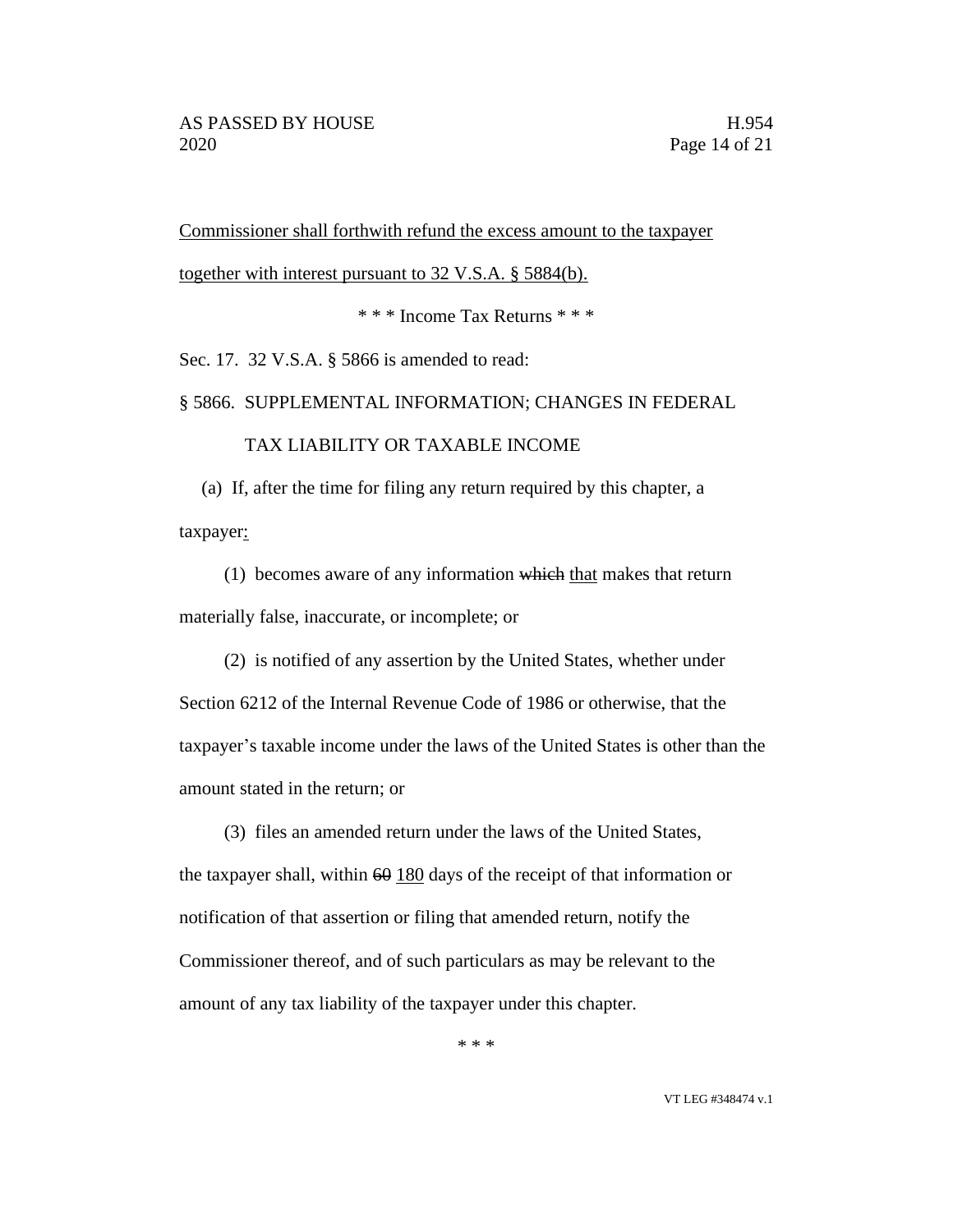#### Sec. 18. 32 V.S.A. § 5868 is amended to read:

# § 5868. EXTENSION OF TIME FOR FILING OF RETURNS

The Commissioner may extend the time within which a taxpayer is required to file a return. The Commissioner shall<del>, upon receipt of documentation that a</del> corporation has been granted either an automatic or a good cause extension of the time for filing its United States income tax return, extend the time for filing the a taxpayer's Vermont income tax return to the extended date for filing the United States income tax return if the taxpayer has been granted either an automatic or a good cause extension of time for filing the United States income tax return except that the time for filing a corporation's Vermont income tax return shall be extended to 30 days one month after the extended date for filing the United States income tax return. An extension of the time in which to file a return will not result in a corresponding extension of the time for the payment of the tax liability with respect to which the return is filed.

#### \* \* \* 529 Plans \* \* \*

Sec. 19. 32 V.S.A. § 5825a(b) is amended to read:

(b) A taxpayer who has received a credit under subsection (a) of this section shall repay to the Commissioner 10 percent of any distribution from a higher education investment plan account, which distribution is not used exclusively for costs of attendance at an approved postsecondary education

VT LEG #348474 v.1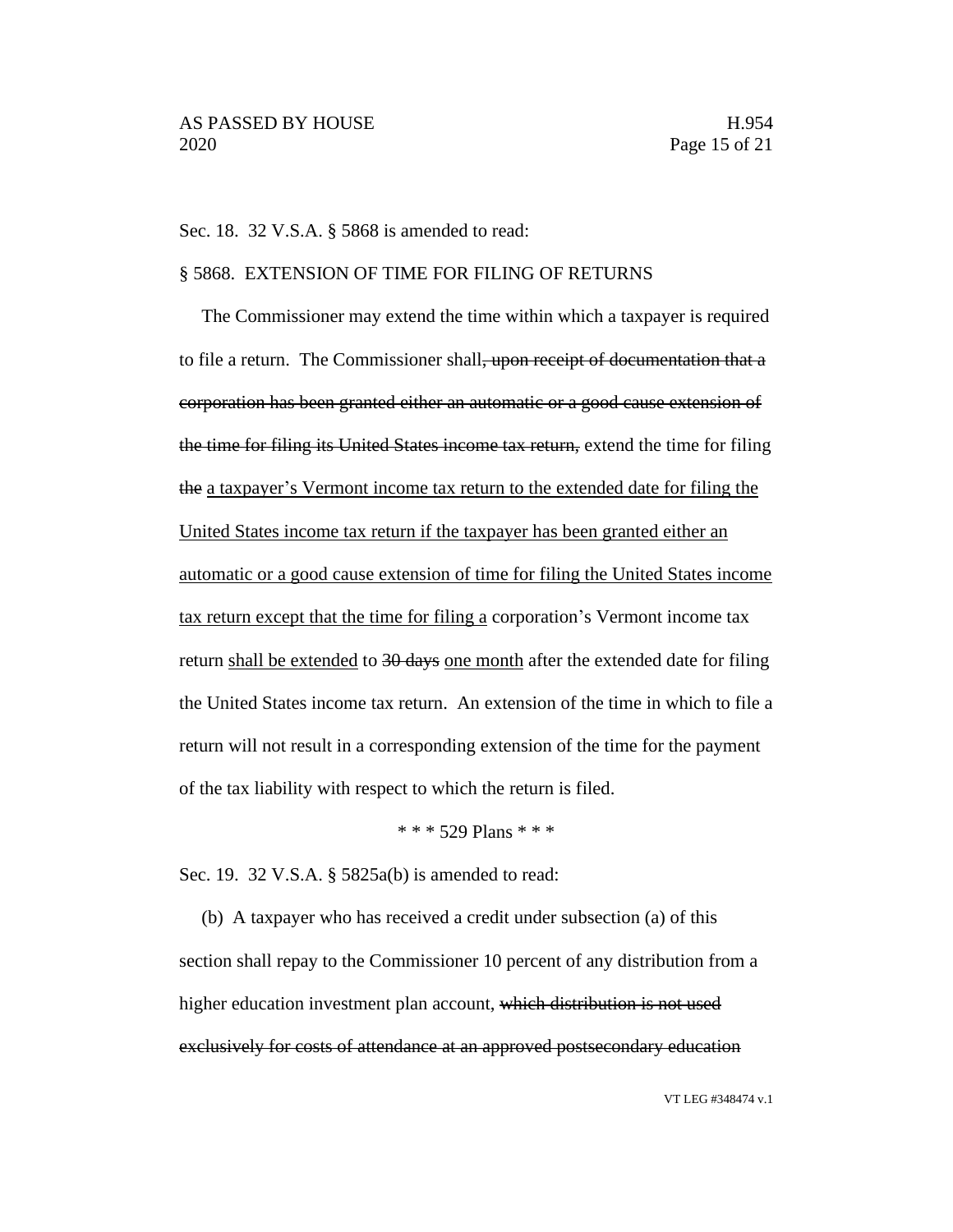institution as defined in 16 V.S.A. § 2822(6), up to a maximum of the total credits received by the taxpayer under subsection (a) of this section minus any amount of repayment of such credits in prior tax years except when the distribution:

(i) is used exclusively for costs of attendance at an approved postsecondary education institution as defined in 16 V.S.A. § 2822(6);

(ii) qualifies as an expense associated with a registered apprenticeship program pursuant to 26 U.S.C. § 529(c)(8); or

(iii) is made after the death of the beneficiary or after the beneficiary becomes disabled pursuant to subdivisions (q)(2)(C) and (m)(7) of 26 U.S.C. § 72.

(c) Repayments under this subsection (b) of this section shall be subject to assessment, notice, penalty and interest, collection, and other administration in the same manner as an income tax under this chapter.

\* \* \* Department of Taxes; Administration \* \* \*

Sec. 20. 32 V.S.A. § 3102(n) is added to read:

(n) Data reported to the Commissioner of Taxes by a deposit initiator under 10 V.S.A. § 1530 shall not be considered confidential return or return information under this section, provided that the Commissioner may disclose the data in summary or aggregated form that does not directly or indirectly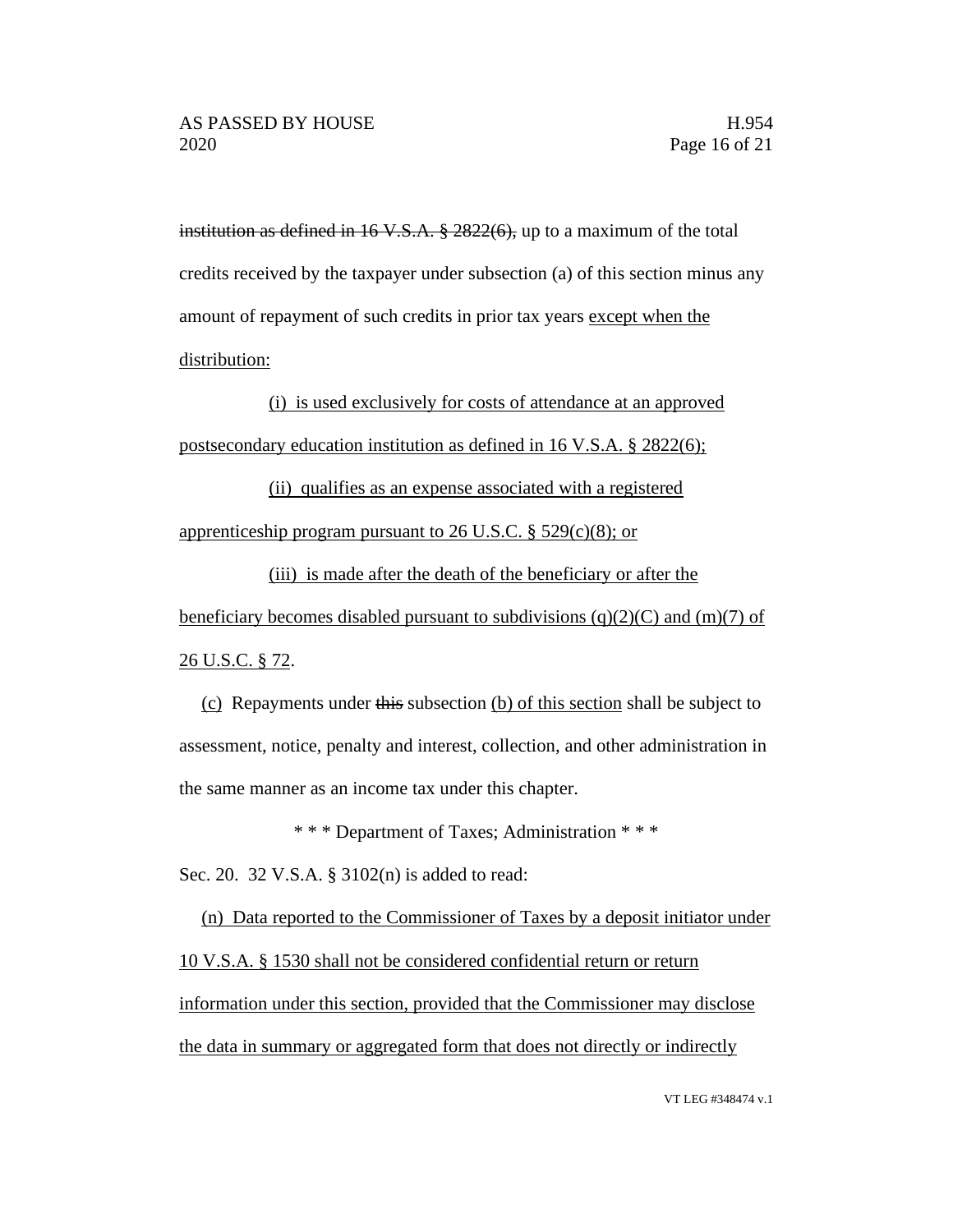identify individual deposit initiators except to the Secretary of Natural Resources in relation to the administration of 10 V.S.A. chapter 53. Sec. 21. 10 V.S.A. § 1530(e) is amended to read:

(e) Data reported to the Secretary of Natural Resources and the Commissioner of Taxes by a deposit initiator under this section shall be confidential business information exempt from public inspection and copying under 1 V.S.A. § 317(c)(9) but shall not be confidential return information under 32 V.S.A. § 3102, provided that the Commissioner of Taxes may use and disclose such information in summary or aggregated form that does not directly or indirectly identify individual deposit initiators except to the Secretary of Natural Resources in relation to the administration of this chapter. Sec. 22. 32 V.S.A. § 3202(b)(5) is amended to read:

(5) Fraudulent failure to pay. When a taxpayer fraudulently or with willful intent to defeat or evade a tax liability imposed by this title, either fails to pay a tax liability on the date prescribed therefor, or requests and receives a refund of a tax liability, or requests but does not receive a refund of a tax liability, then, in addition to any interest payable pursuant to subsection (a) of this section, the Commissioner may assess and the taxpayer shall then pay a penalty equal to the amount of the tax liability unpaid on the prescribed date of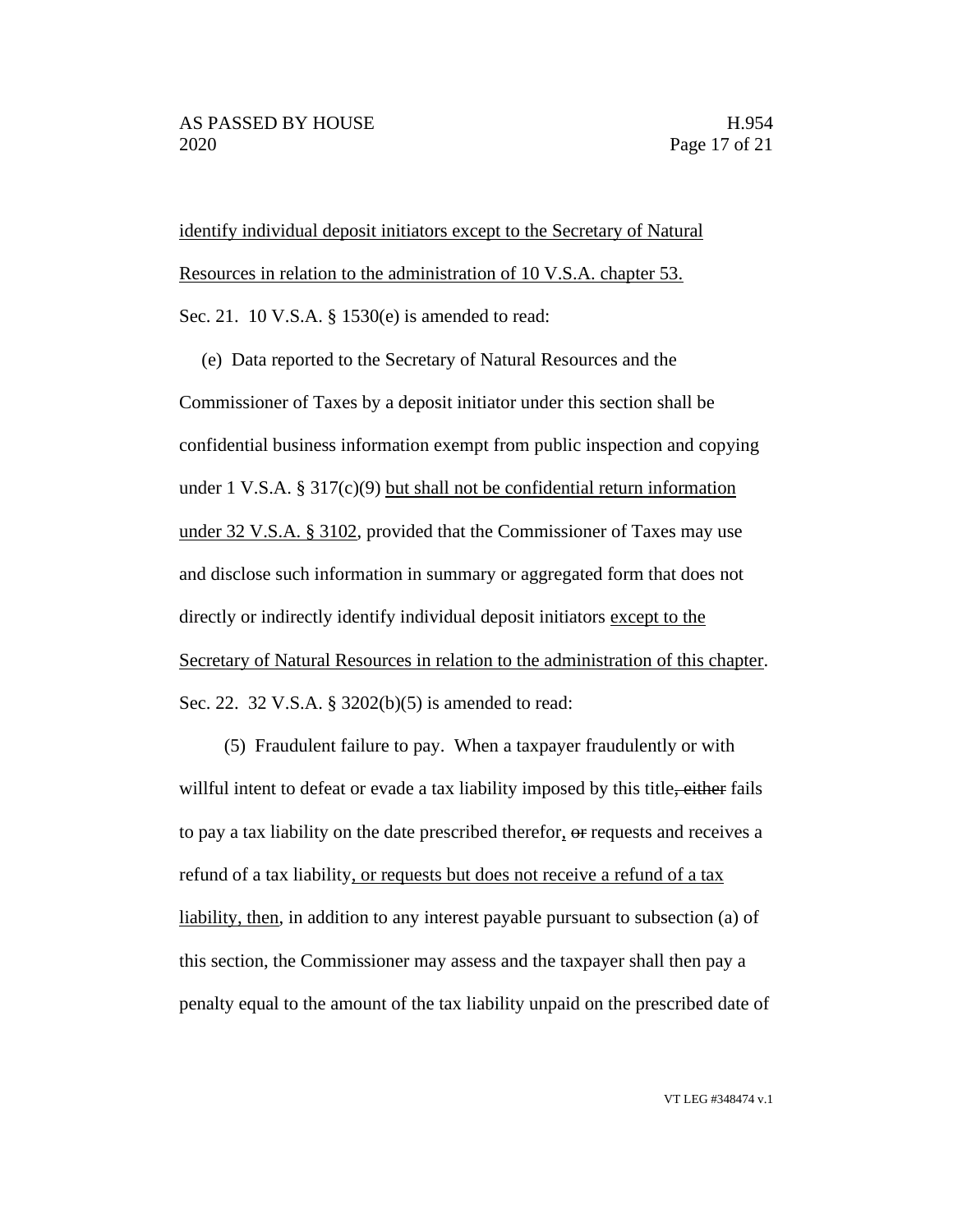payment  $\sigma$ , the amount received as a refund subsequent to that date, or the amount requested but not received as a refund.

\* \* \* Offsets; Public Service; Billback Authority \* \* \*

Sec. 23. 30 V.S.A. § 21 is amended to read:

# § 21. PARTICULAR PROCEEDINGS AND ACTIVITIES; ASSESSMENT OF COSTS

(a) An agency may allocate the portion of the expense incurred or

authorized by it in retaining additional personnel pursuant to section 20 of this title to the applicant or the company or companies involved. In As used in this section, "agency" means an agency, board, commission, or department of the State enabled to authorize or retain personnel under section 20 of this title.

\* \* \*

(i) If an invoice for expenses incurred under subsection (a) of this section is not paid within 45 days after the date of mailing:

(1) the Commission may withhold the issuance of or revoke any related certificate of public good, provided the applicant is given an opportunity for hearing after reasonable notice;

(2) an agency may charge simple interest of one percent per month on the unpaid amount of the invoice for the period from 45 days after the date of mailing to the date of full payment of the amount due; and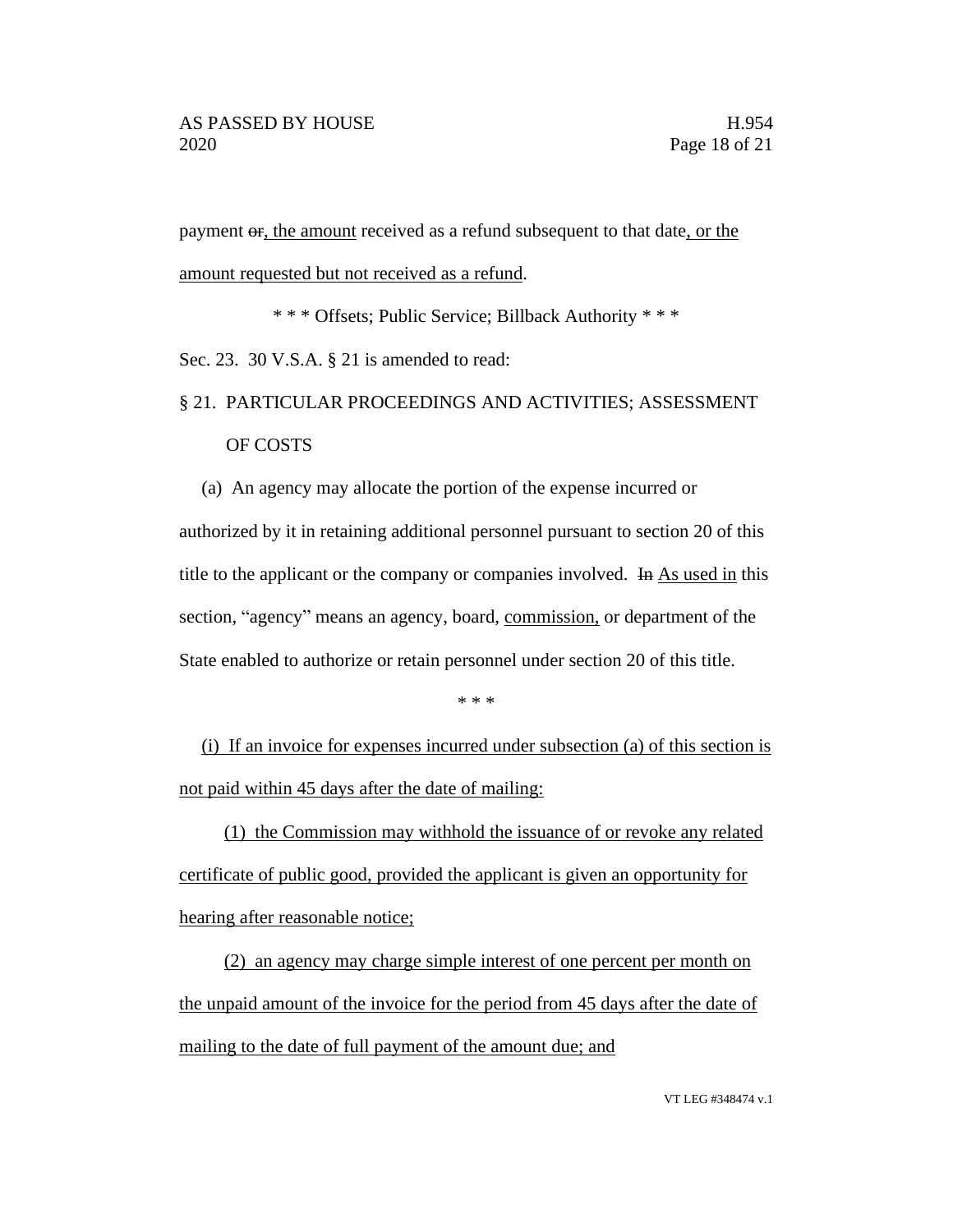(3) an agency may either contract with private collection agencies to collect principal and interest due or use setoff debt collection, as provided in 32 V.S.A. §§ 5931–5940.

\* \* \* Judiciary Branch Fees \* \* \*

Sec. 24. 24 V.S.A. § 1981(a) is amended to read:

(a) Upon the filing of the complaint and entry of a judgment after hearing or entry of default by the hearing officer, subject to any appeal pursuant to 4 V.S.A. § 1107, the person found in violation shall have up to 30 days to pay the penalty to the Judicial Bureau. Upon the expiration of the period to pay the penalty, the person found in violation shall be assessed a surcharge of \$10.00 for the benefit of the municipality. All the civil remedies for collection of judgments shall be available to enforce the final judgment of the Judicial Bureau.

Sec. 25. 32 V.S.A. § 1431(b) is amended to read:

(b)(1) Except as provided in subdivisions  $(2)$ - $(5)$  $(7)$  of this subsection, prior to the entry of any cause in the Superior Court, there shall be paid to the clerk of the court for the benefit of the State a fee of \$295.00 in lieu of all other fees not otherwise set forth in this section.

\* \* \*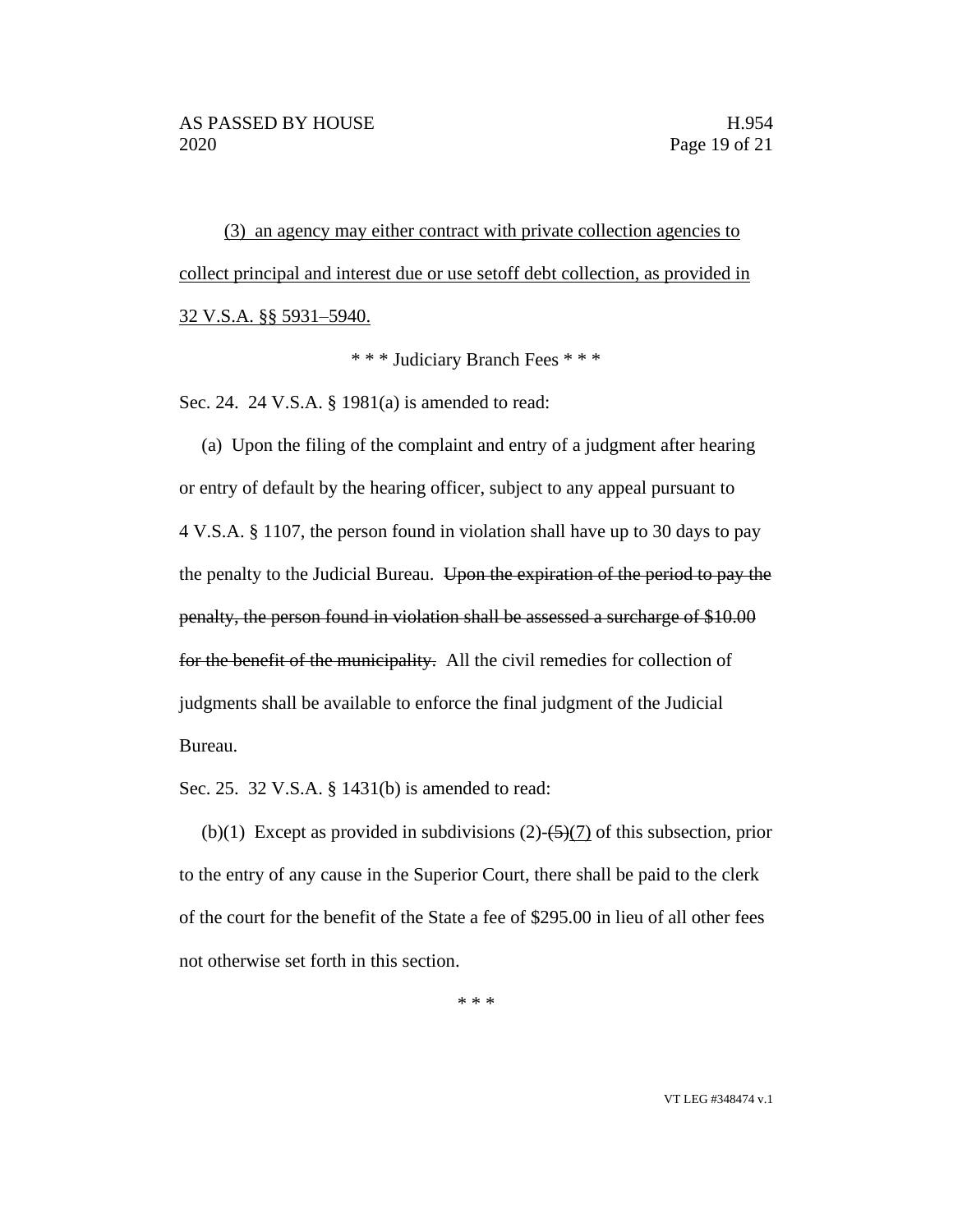(7) Prior to the filing of any appeal from the Probate Division of the Superior Court to the Civil Division of the Superior Court, there shall be paid to the clerk of the court for the benefit of the State a fee of \$295.00 in lieu of all other fees not otherwise set forth in this section.

\* \* \*

\* \* \* Official State Revenue Estimate; Emergency Board \* \* \* Sec. 26. OFFICIAL STATE REVENUE ESTIMATE; JULY REVENUE ESTIMATE; MEDICAID REPORT; FISCAL YEAR 2021; COVID-19 EMERGENCY

Notwithstanding 32 V.S.A. § 305a(a) and (c)(2), in FY 2021, due to the

COVID-19 emergency, the Joint Fiscal Office and the Secretary of

Administration may extend to August 15, 2020 the date to submit the

following to the Emergency Board:

(1) their respective July revenue estimates of State revenues in the General, Transportation, Transportation Infrastructure Bond, and Education Funds; and

(2) a report on the most recently ended fiscal year for all Medicaid and Medicaid-related programs, including caseload and expenditure information for each Medicaid eligibility group.